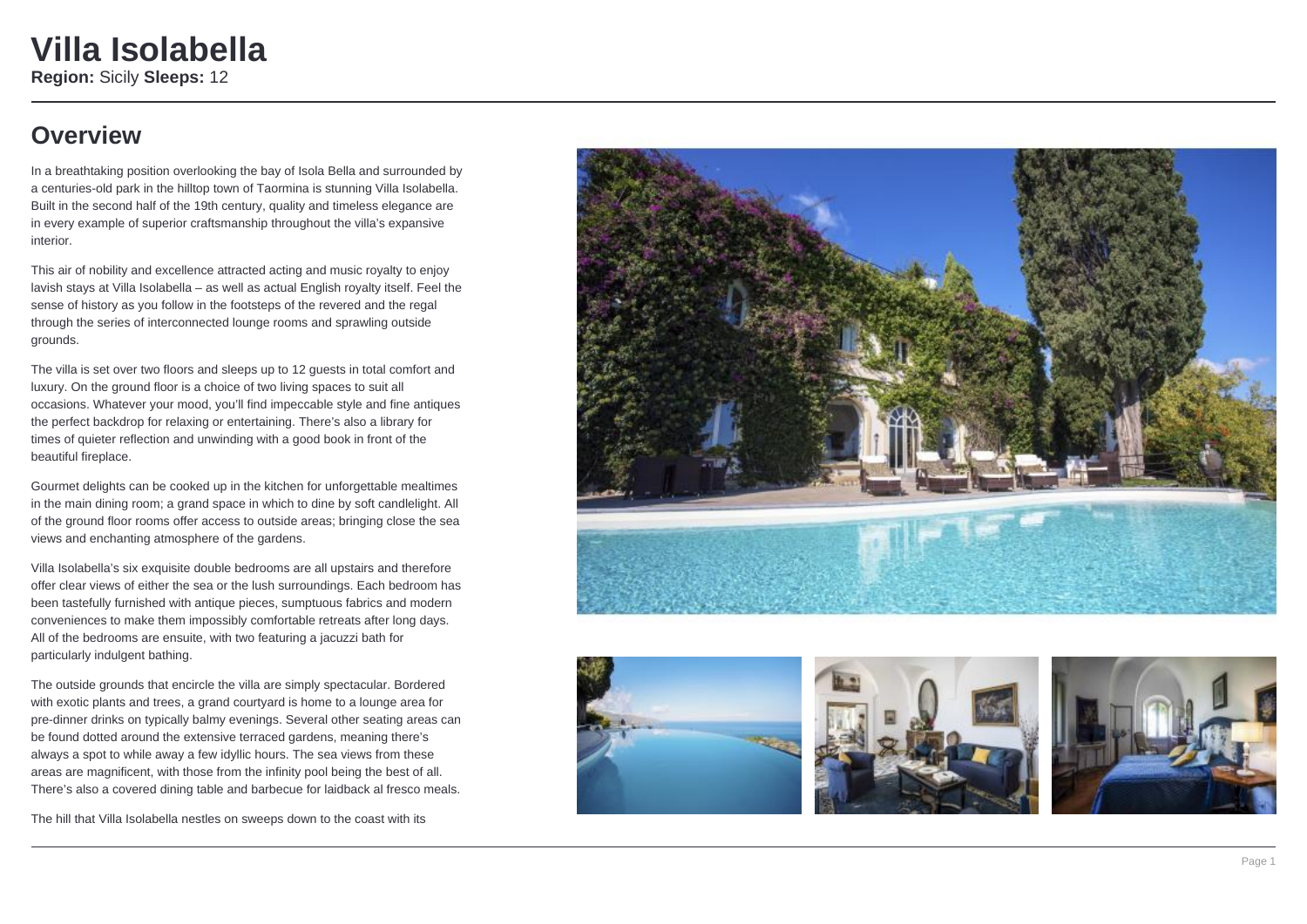beaches and hidden coves. Swim in the azure sea or soak up the tranquillity of the area by simply relaxing on the sand. Explore the island of Isola Bella with its picturesque nature reserve. Stroll into the heart of popular Taormina to discover ancient ruins and chic café culture.

### **Facilities**

Wow Factor • Private Pool • Beach Nearby • Wi-Fi/Internet • Air-Con • Hot Tub • Walk to Village • Walk to Restaurant • BBQ • All Bedrooms En-Suite • Satellite TV • Heating • Watersports • Outstanding Landscapes • Outdoor Pursuit & Activities • Tourist Towns & Villages • Historical Sites • Romantic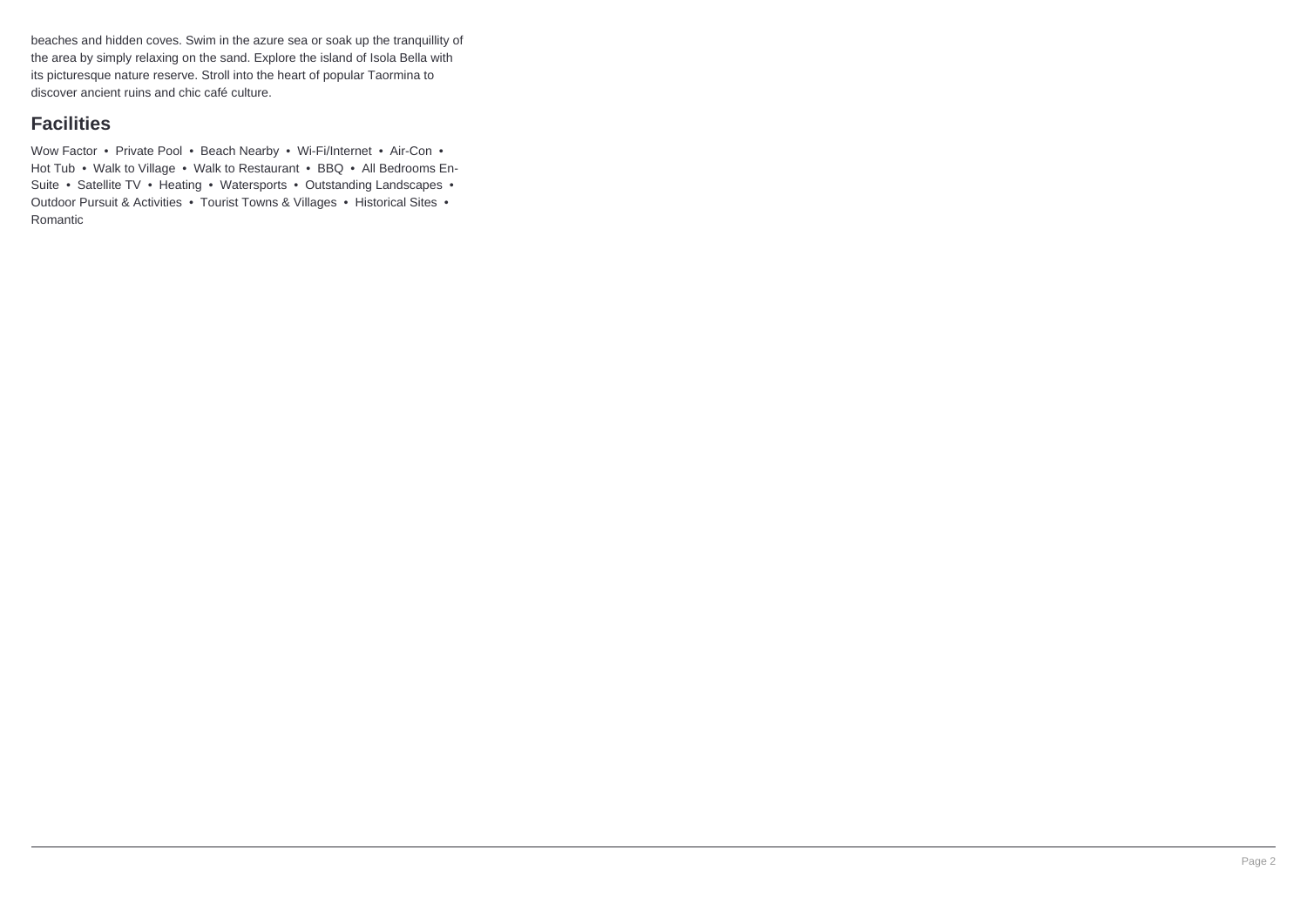## **Interior & Grounds**

#### **Villa Interiors**

Ground Floor

- Two lounges with antique furnishings
- Library with fireplace
- Dining room with table for eight guests
- Smaller dining room
- Fully-equipped kitchen
- Staff quarters in private area

#### First Floor

- Four double bedrooms with en-suite bathrooms, satellite TVs and panoramic views

- Two double bedrooms with en-suite bathrooms with jacuzzi baths, satellite TVs and panoramic views

Two bedrooms can be made into twin bedrooms upon request

#### **Outside Grounds**

- Gardens
- Swimming pool with jacuzzi corner
- Sun loungers
- Covered outdoor dining table for four people
- Outdoor seating areas
- Outdoor lounge area in courtyard
- Barbecue
- Parking for two cars

#### **Facilities**

- Air conditioning
- Heating
- Wi-Fi
- Satellite TV
- Alarm system
- Safe
- Washing machine







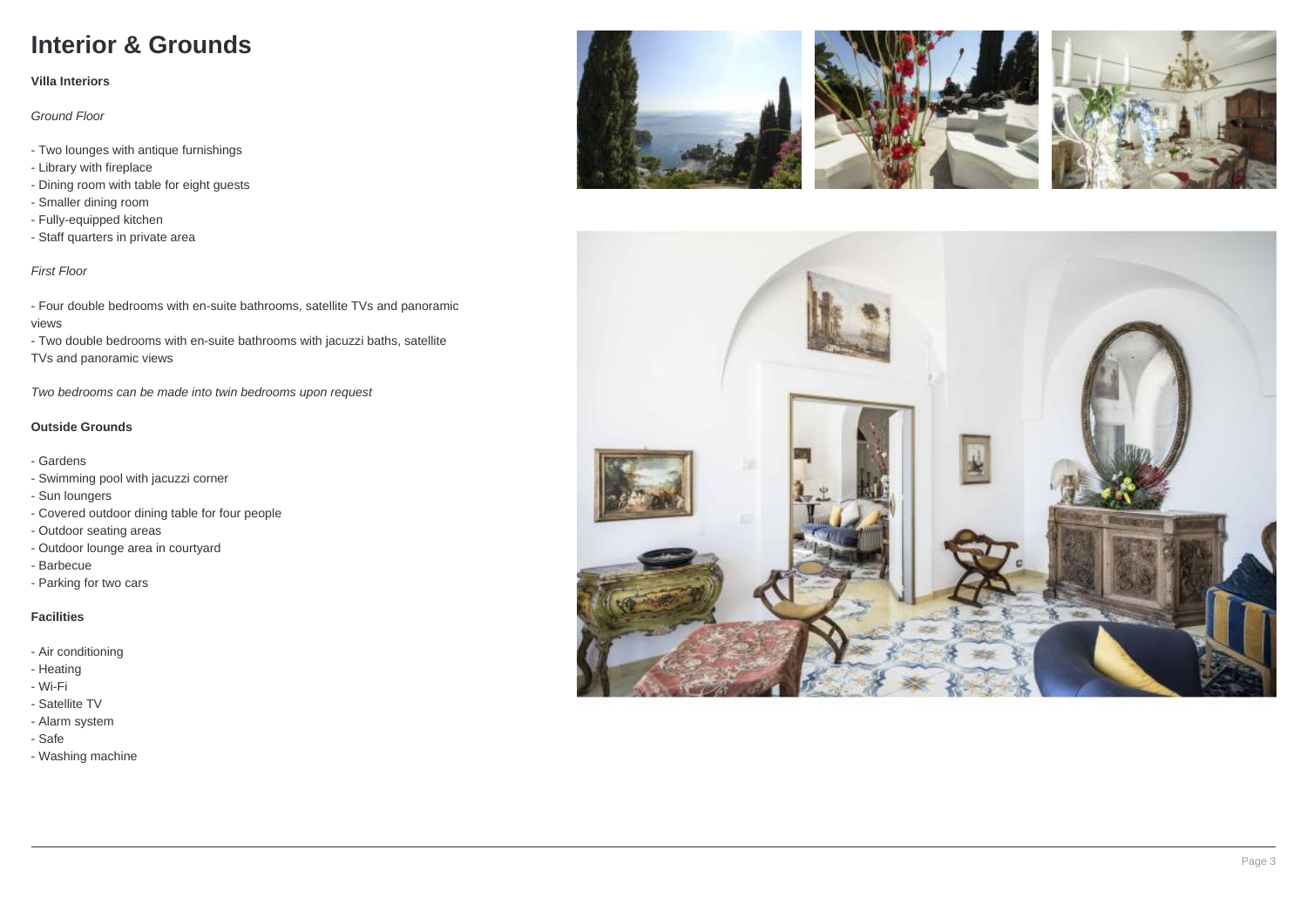### **Location & Local Information**

Villa Isolabella is in an incredibly privileged position close to the centre of Taormina (1km). The town's bars, restaurants and nightclubs are within a 15 minute walk, as is the ancient Greek theatre, Teatro Antico di Taormina (950m). Other historical highlights in Taormina include Duomo di Taormina (1.5km), a cathedral that is typical of Sicilian churches in the area, and Chiesa Madonna della Rocca (2km). The latter can be reached by walking up the slopes above the town, with a stepped footpath leading to the church cut into the rocks. The views from here over the town and Greek theatre are simply breathtaking.

Corso Umberto (1km) is the main shopping street in the town and is lined with luxury boutiques and various other shops selling clothing, jewellery and souvenirs. Shops and restaurants that cater for international visitors sit alongside many traditional, family-run restaurants for soaking up the local ambience. After enjoying a delicious meal, end the evening in Piazza IX Aprile (1km) by taking in panoramic views over the bay from its huge terrace.

The villa is also close to the coast with its beautiful beaches. The stunning small island of Isola Bella (4km) is a definite must-visit. It's a steep and winding 35-minute walk down from the villa, with a thin strip of sand connecting the coastline to the island. There's a pebble beach on offer here, as well as clear waters for swimming and trying activities such as snorkelling and diving. It's a truly idyllic spot, with lots of hidden coves to explore.

Beaches with a mix of sand and pebble can be found at the resort of Giardini Naxos (6km) - along with centuries of history. Giardini Naxos was said to be the first ancient Greek colony in Sicily, which you can still see some evidence of at the archaeological park and museum.

Also enjoy a day trip out to Mount Etna (55km) to marvel at this iconic and stillactive volcano on a guided tour. Another great place to visit is the ancient port city of Catania (52km), which sits at the foot of Mount Etna itself. There's also Messina (53km), a city that's known for its ornate cathedral and elegant fountains.

### **Local Amenities**

| Nearest Airport   | Catania<br>(66 km) |
|-------------------|--------------------|
| Nearest Airport 2 | Palermo<br>(290km) |

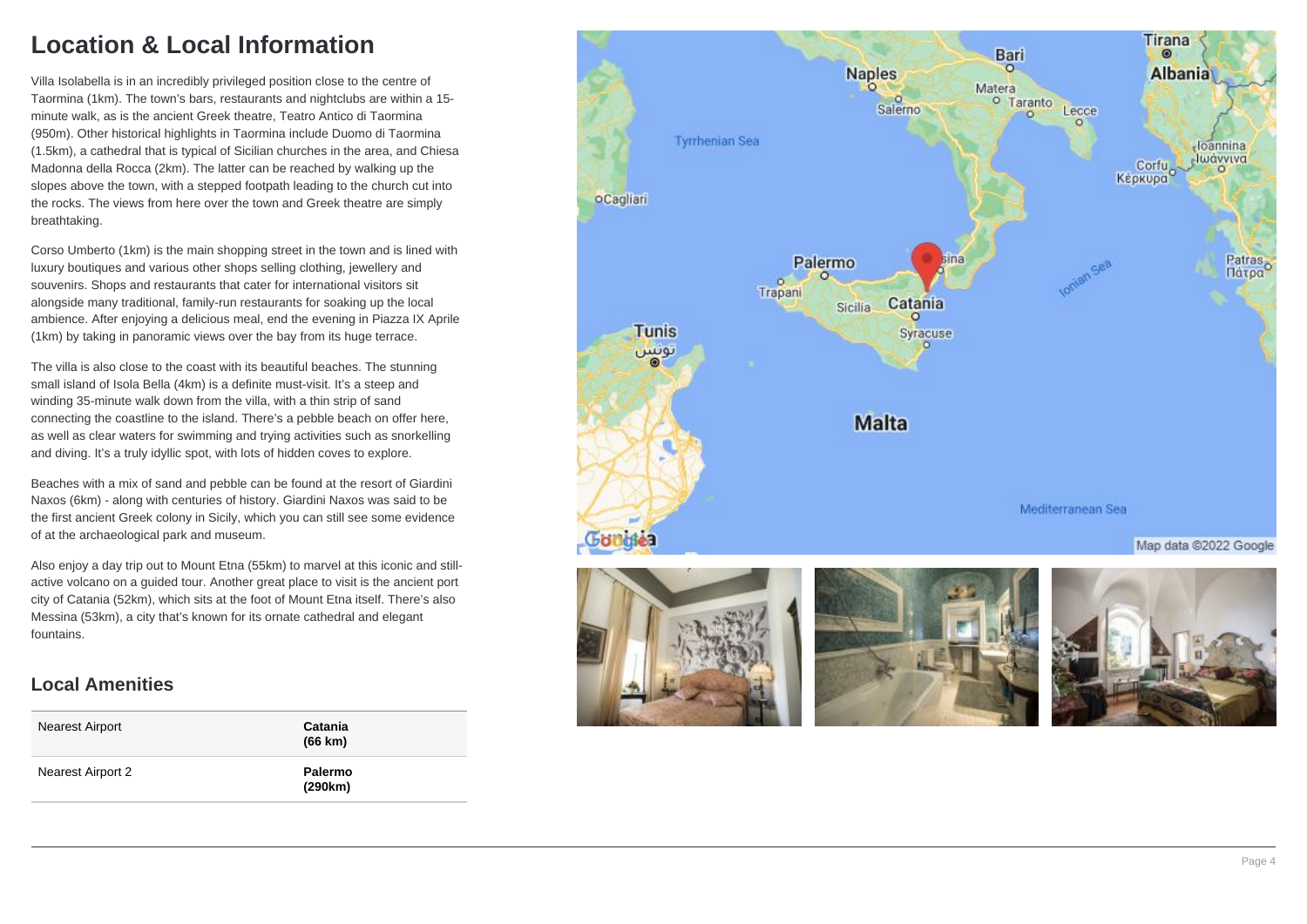| <b>Nearest Town/City</b>   | Taormina<br>(1 km) |
|----------------------------|--------------------|
| <b>Nearest Supermarket</b> | (1 km)             |
| <b>Nearest Restaurant</b>  | (1 km)             |
| Nearest Bar/Pub            | (1 km)             |
| Nearest Beach              | (4 km)             |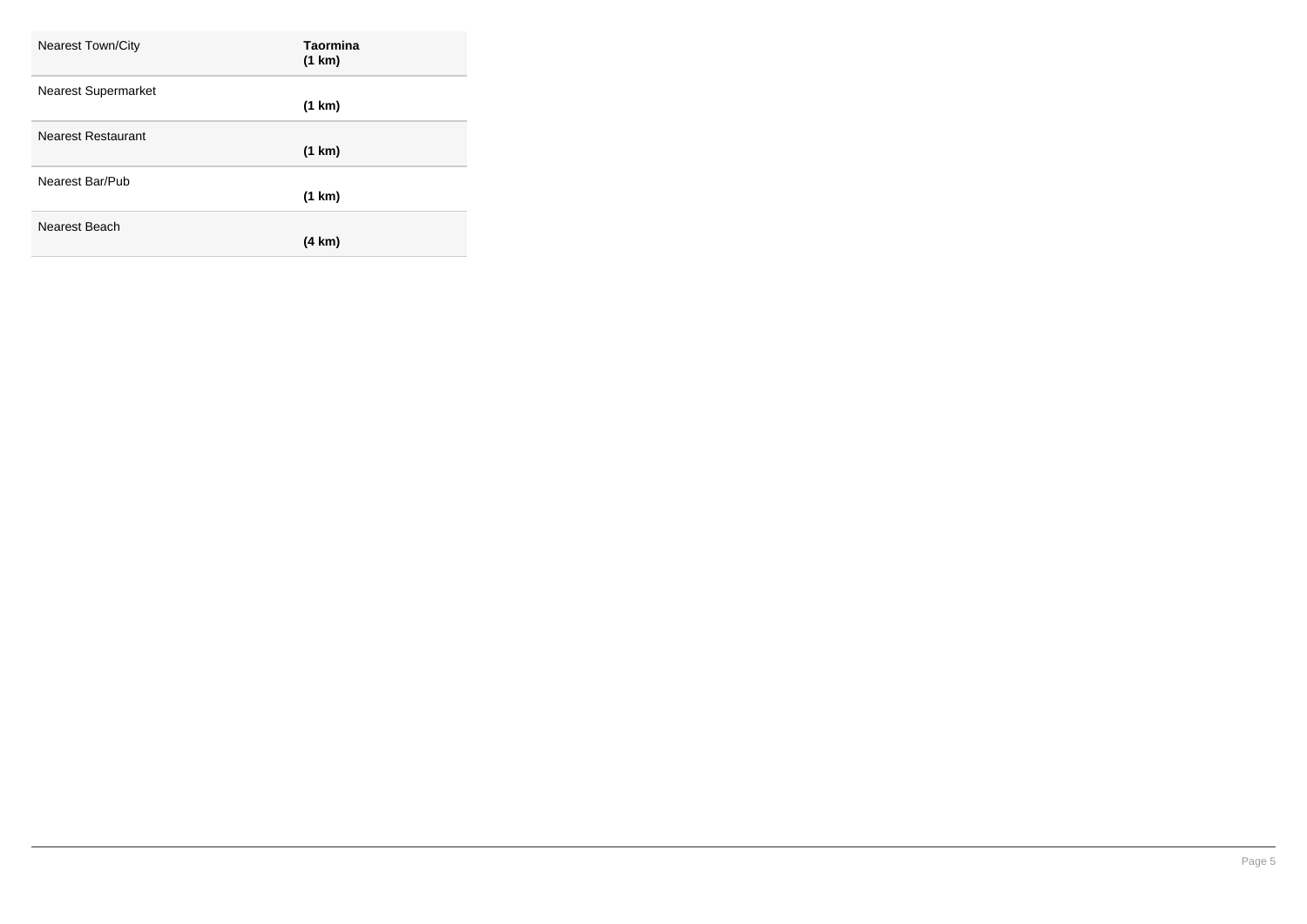## **What Oliver loves…**

- The setting of Villa Isolabella is simply breathtaking, with its hillside position allowing for stunning views over the sea
- The heritage of the villa can be felt throughout its spacious rooms that are beautifully furnished with antique pieces
- Enjoy total rest, relaxation and luxury with the range of services included
- The villa is set within expansive gardens that offer a private pool, outdoor dining and several seating areas
- Taormina town centre, gorgeous beaches and the island of Isola Bella are all within easy reach

# **What you should know…**

- This villa is suitable for adults only
- The staff quarters are located in a private area of the villa